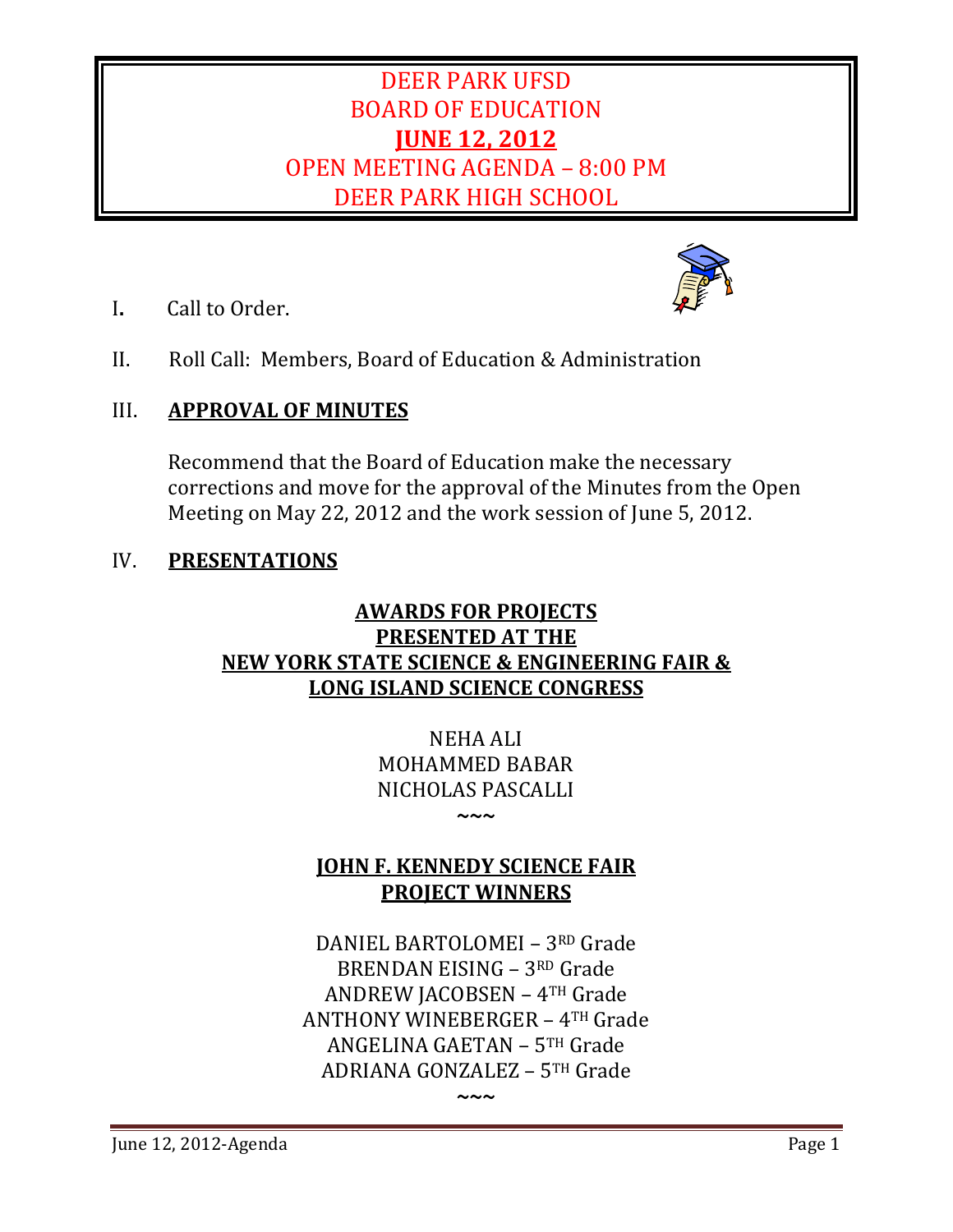## **VOLUNTEERS FOR THE AFTER SCHOOL SOCIAL SKILLS & SPORTS PROGRAMS**

 MICHAEL DeCICCO GENIEVE FERGUSON BRIGID NUGENT LeeASIA DAWSON RYAN FERGUSON JAMES MALLON SAMANTHA EFFINGER BRIANNA HENN RAYMOND UGALDE RIAHNA EDWARDS ALI KARIMI NINA UGALDE RICK GUERRA DANIELLE LIPIEC JACE DIETRICH SHELBY GRAVES **IOSEPH RECCARDI** SEAN STAPLETON SARAH LOMBARDO KAYLA RUIZ COLE OHANIAN DEVOHNE MOORE KRISTIN SCHUSTER ASHLEY WILLIAMS MICHAEL RIPORTELLA ANTHONY GRIMALDI ANTHONY COLOMBO TYLER HARRILAL‐SAMUELS 

ISHRAT AHMED NICHOLAS ASSENG JEROME AMSTER 

# **DECA AWARD WINNERS**

**~~~**

Presented by Mr. G. Menig, Advisor & Legislator Steve Stern

### **HONORABLE MENTION – SUFFOLK COUNTY**

**Tom Stapleton** Principles of Finance

# **Daniela Zabbatino**

Principles of Hospitality

# **Navene Al‐Nimri**

Accounting Applications 

## **Amanda Orzo**

Food Marketing

# **TROPHY WINNERS – SUFFOLK COUNTY**

**Ahad Arshad** Accounting Applications 

# **Mehak Salim**

Apparel & Accessories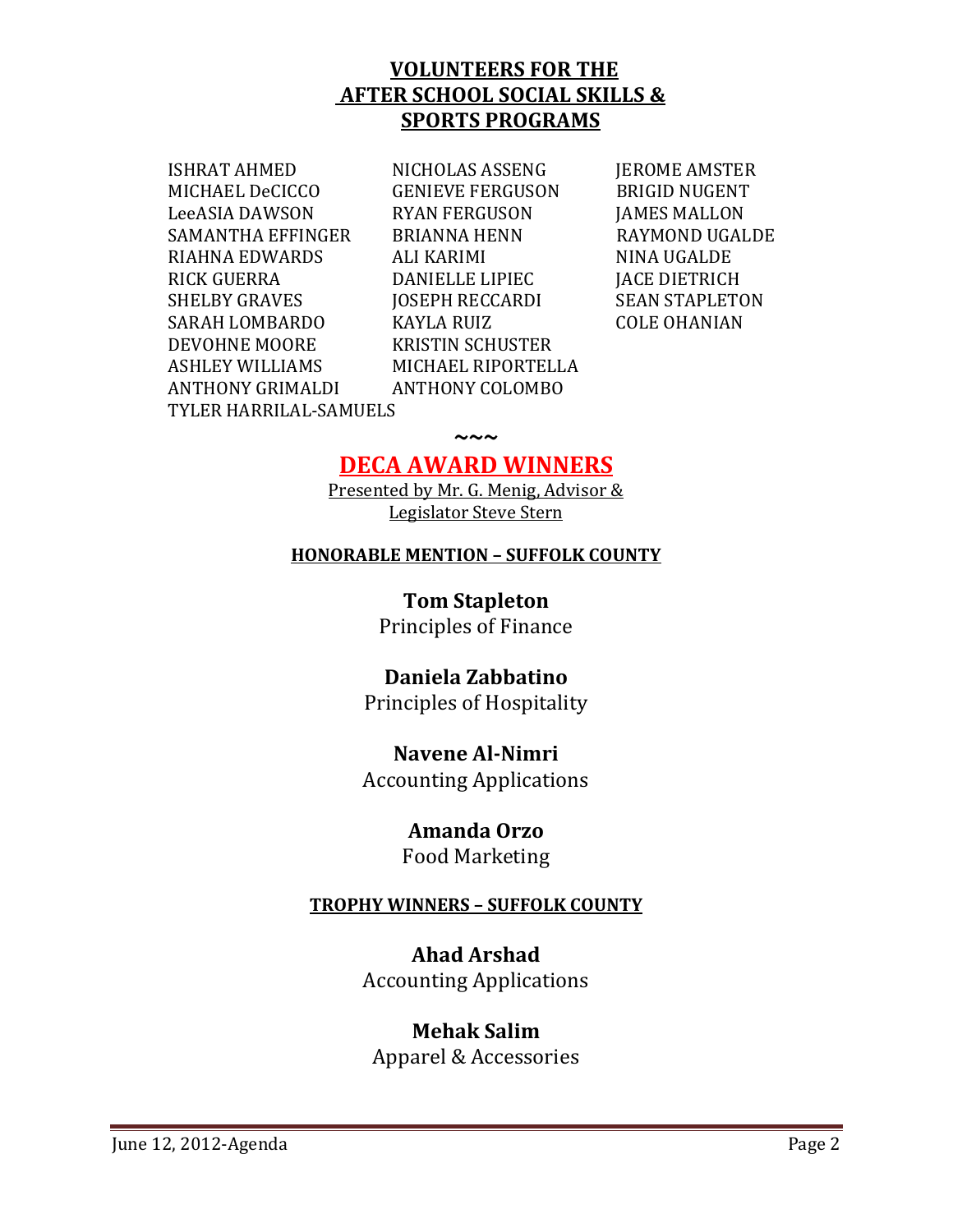**Tommy Calder** Human Resources 

**Gabrielle Cresciullo** Human Resources 

**Matthew Leichert & John Pawelko Business Law Team Event** 

**Jessica Lugo & Nia Thomas** Buying & Merchandising Team Event

**Dylan Jablonski & Mark Ottersen** Marketing Communications Team Event

> **Mike Isola** Principles of Management

> **Ian Murray** Principles of Management

**Hashim Gray** Principles of Hospitality

**Sebastien Leonard** Principles of Marketing 

**Taylor Price** Principles of Marketing 

> **Diana Cotrone** Public Speaking

**Alyssa Orzo** 3<sup>rd</sup> Place (County) Apparel & Accessories 

> **Kayla Downs** 1<sup>st</sup> Place (County) Food Marketing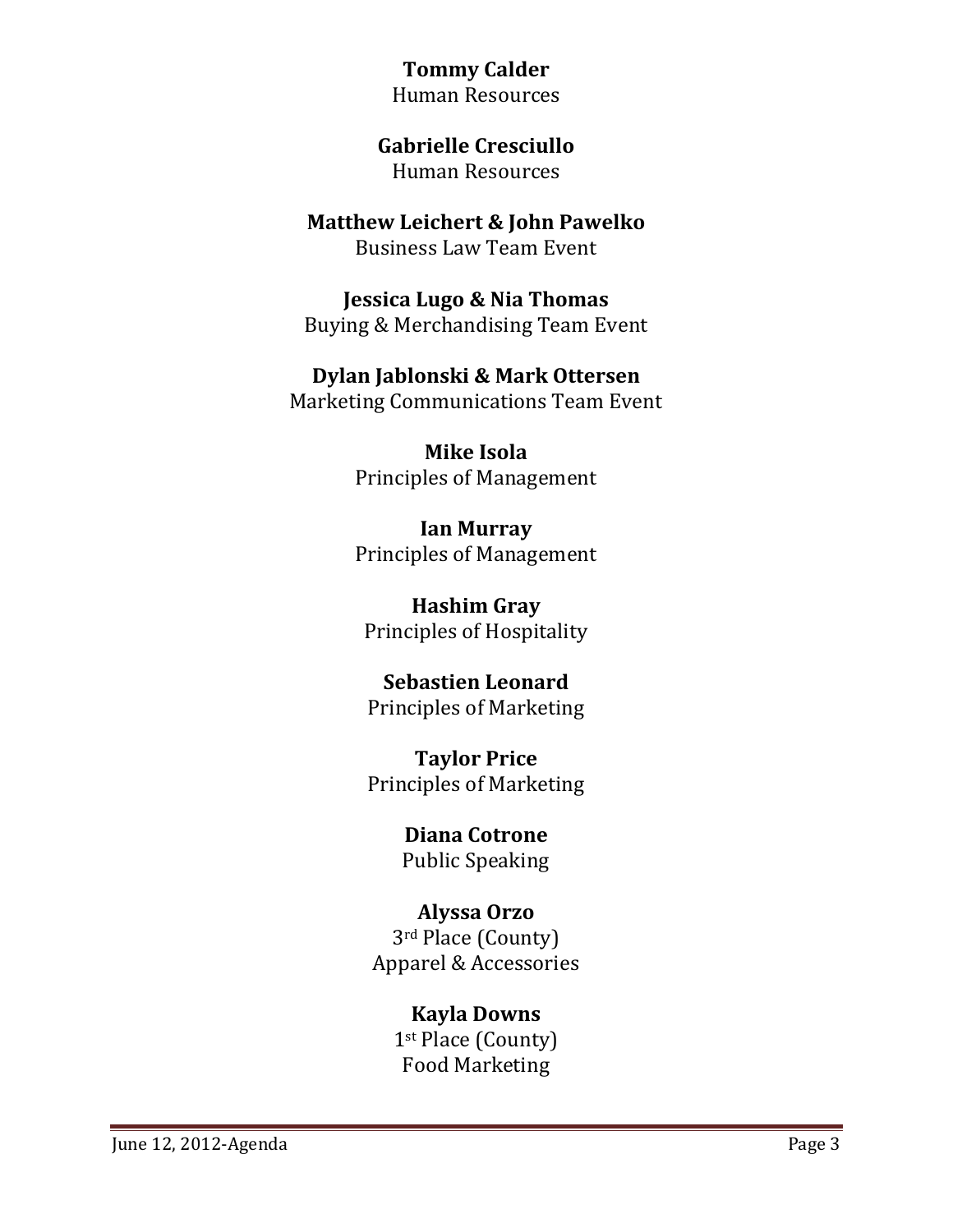### **TOP TEN – NEW YORK STATE**

**Andreas Stamatakis** 1<sup>st</sup> Place (County) Principles of Marketing

**Magnolia Chiri** Professional Selling Event

## **Merly Bonilla**

Top 10 (State) Professional Selling Event Senior Management Institute (National)

## **Phil Scarfi**

Trophy Winner (County) Food Marketing Senior Management Institute (National) **~~~**

# **NATIONAL FRENCH EXAM**

**Danny Desroches,**  $10^{th}$  grade Level 3 Suffolk County Chapter ranking 5 - National rank 11

**Yasameen Saleem,** 10<sup>th</sup> grade Level 3 Suffolk County Chapter ranking 7 - National rank 13

**Sabah Siddique,** 8<sup>th</sup> grade Placed in Top Ten In Suffolk County and National

**Kathleen Colbert, 8th grade** Placed in Top Ten in Suffolk County and National

**~~~**

**PRESENTATION BY TANGER OUTLETS ON BEHALF OF TANGERKIDS GRANTS PROGRAM OF \$4,000 TO OBTAIN 15 IPADS FOR USE IN THE SPEECH/LANGUAGE CLASSES AT MAY MOORE PRIMARY SCHOOL**

**~~~**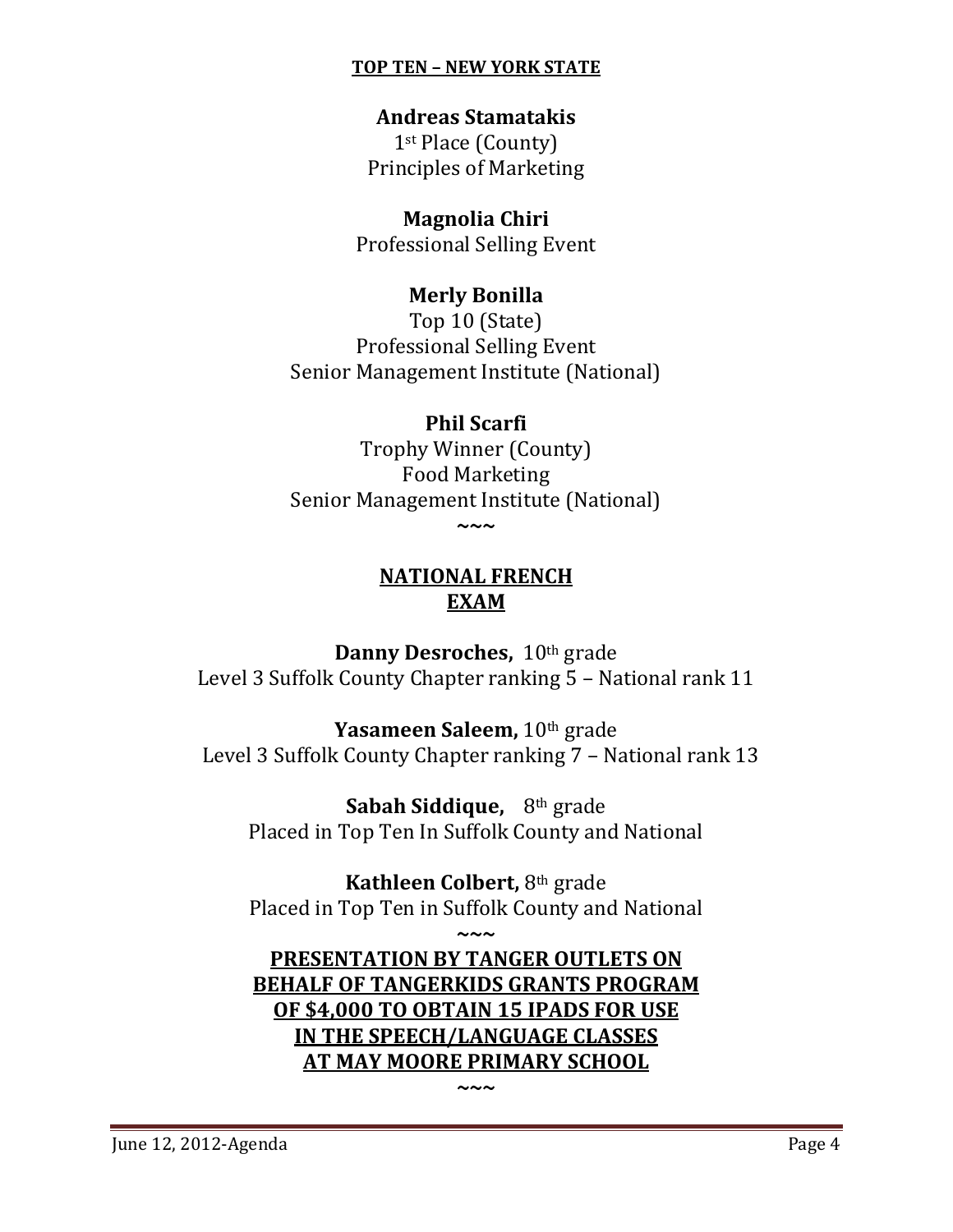# **PRESENTATION BY TANGER OUTLETS ON BEHALF OF TANGERKIDS GRANTS PROGRAM OF \$1,010 TO JOHN Q. ADAMS PRIMARY SCHOOL IN SUPPORT OF "FAMILY FUN MATH NIGHT"**

**~~~**

# **SCHOLAR ATHLETE AWARD BY THE DEPARTMENT OF THE ARMY**

KELSEY DILLON BRANDON LYNCH

**~~~**

# **ATHLETIC AWARDS‐SPRING 2012**

# **Varsity Baseball**

Head Coach: Ryan Argenziano Assistant Coach: Chris LoPiccolo

Nikolas Artale All-League Nicholas Ognibene All-League Tyler Theiss **All-League** 

Richard Fiorentino Academic All-League

# **Varsity Softball**

Head Coach: John McCaffrey Assistant Coach: Anthony Cinquemani

This team was recognized by New York State as a Scholar Athlete Team.

Alex Santora **All**-League, Scholar Athlete Ari Tedeschi All-League, All-Division, Scholar Athlete Sabrina Riley **All**-League, All-Division, All-County, All-State, League IV Player of the Year Runner-Up, Scholar Athlete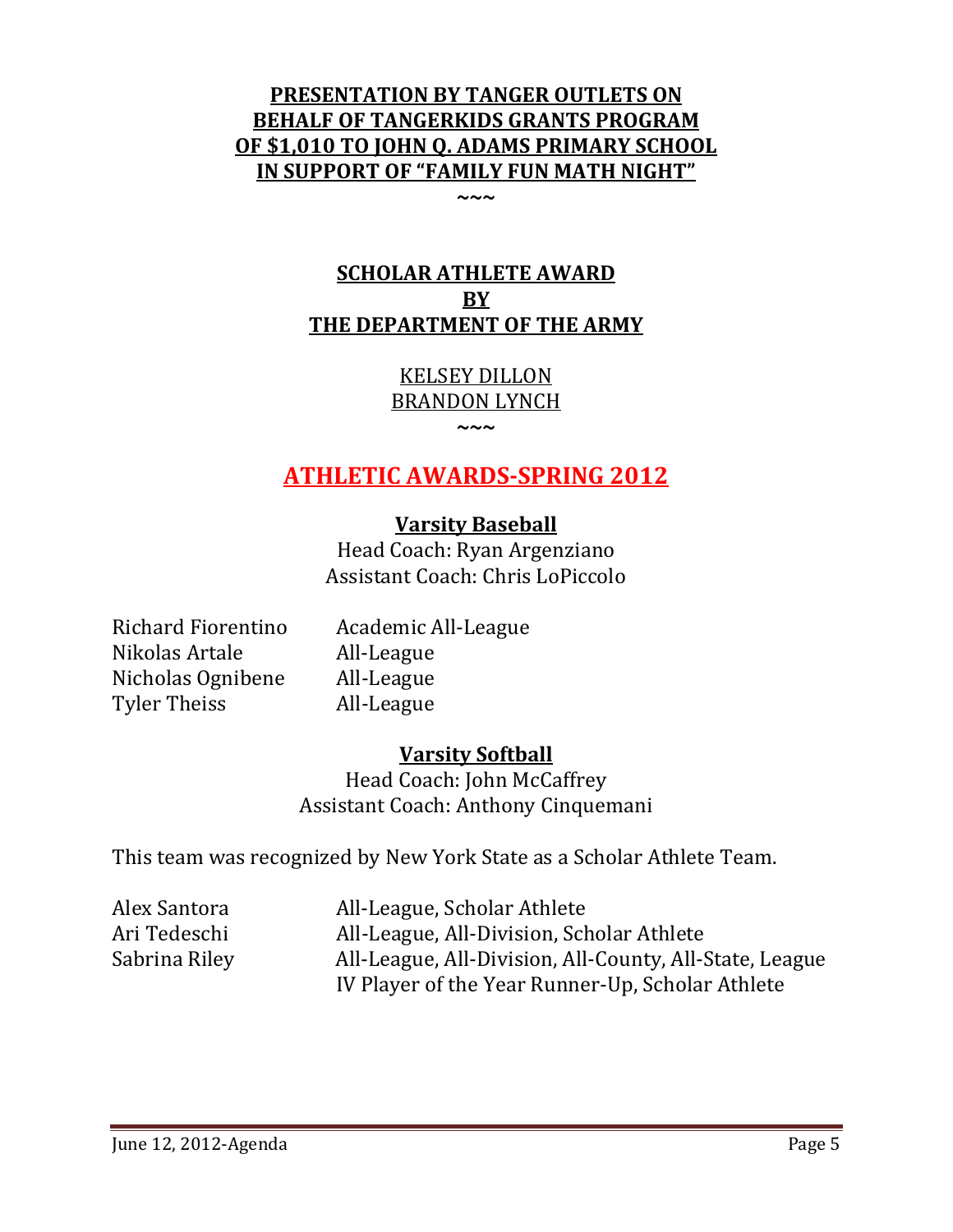**Additional Scholar Athlete Members** 

| Amanda Betzold          | Jacqueline Collard |
|-------------------------|--------------------|
| <b>Shannon Goldrick</b> | Meghan Loeber      |
| Nicolette Trovato       | Ali Wiener         |
|                         |                    |

# **Varsity Boys Lacrosse**

Head Coach: Matt Griffith Assistant Coach: Mike McLaughlin

This team was recognized by New York State as a Scholar Athlete Team and received the Sportsmanship Award for their league. In addition, Coach MacConnell received the JV Coach of the Year Award for their league. 

Thomas Kalkowsky **Changish** Unsung Hero Award, Sportsmanship Troy Pastore **All-Division, Scholar Athlete, Sportsmanship** Alexander Guglielmi All-Division, Sportsmanship

## Scholar Athlete and Sportsmanship Members

Christian Hopkins Richard Jacullo Andrew Lazarich Dhaval Patel **Lawrence Pierre** Adam Reich Sean Reilly **Digitary** Philip Scarfi **Christopher Tavella** 

## **Additional Sportsmanship Members**

| Dominick DeStefano | Gregory Dixon  | Brian Fischer       |
|--------------------|----------------|---------------------|
| Beau Freyer        | Joseph Gimeli  | <b>Tyler Kearns</b> |
| Robert Larkin      | Joseph Montera | Richard Occhino     |
| Nicholas Salmon    | Erik Thomas    | Vincent Vitale      |

# **Varsity Girls Lacrosse**

Head Coach: Anthony Saccone Assistant Coach: Tara McKennett

This team was recognized by New York State as a Scholar Athlete Team.

| Jordan Lazarich       | Unsung Hero Award, Scholar Athlete |
|-----------------------|------------------------------------|
| <b>Shannon Doolan</b> | All-League, Scholar Athlete        |
| Nicolette Tortorici   | All-League, Scholar Athlete        |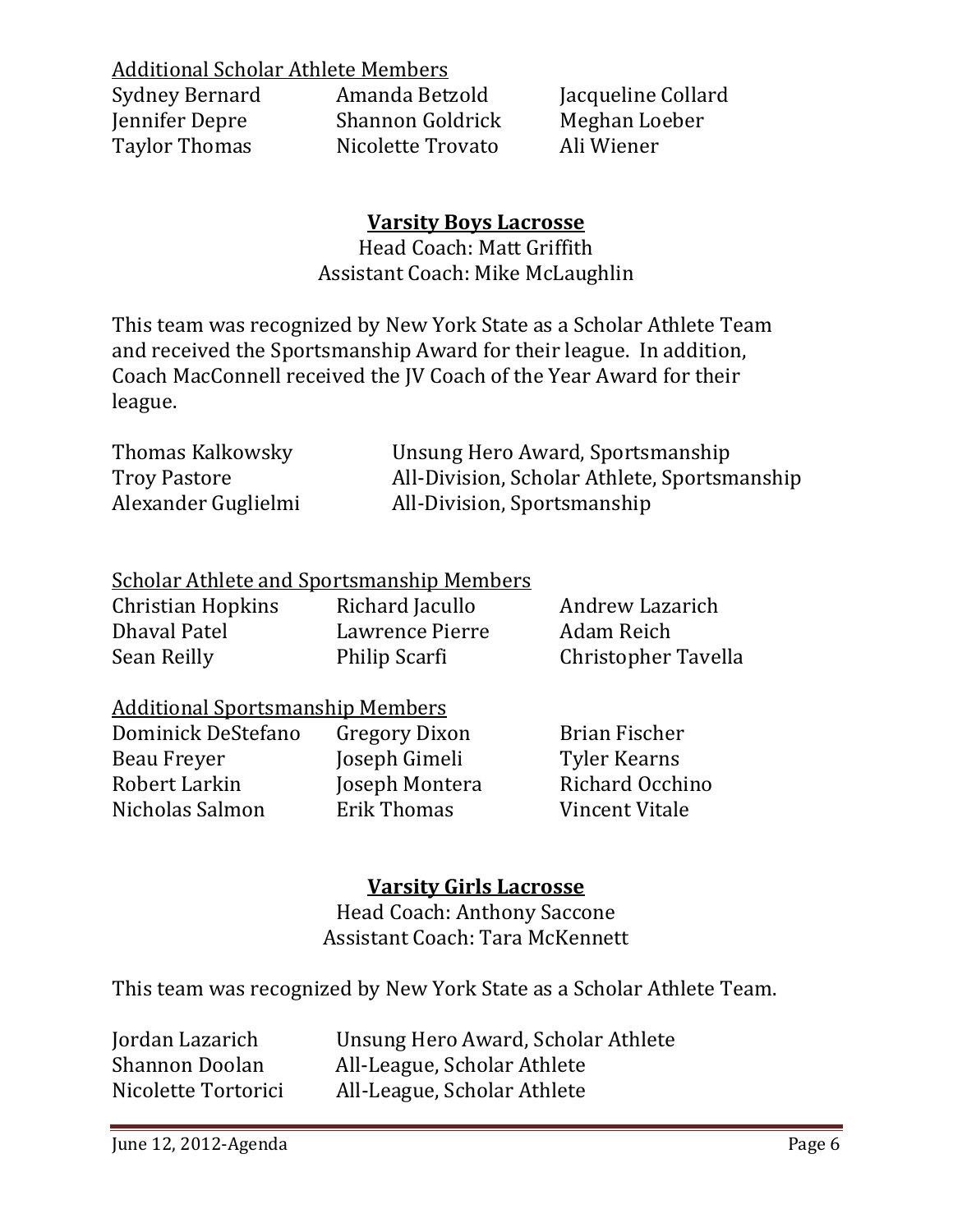**Additional Scholar Athlete Members** 

Ashley Brennan Shayna Chow Gabrielle Cresciullo Kaylan DiModugno Shannon Elliott Lauren Gentile Crystal Harris Nicola Ingrassia Julianne Murray Catherine Pfundstein Kristina Skoljarev Maria Skoljarev Jennifer Somma Alexandra Vasquez Jessica Walsh 

# **Varsity Boys Golf**

Head Coach: Alex Mesimeris

This team was a Suffolk County Playoff Qualifier and was recognized by New York State as a Scholar Athlete Team.

Kyle Morris All-County

### **Scholar Athlete Members**

Matthew LaMotte **Ioseph Morales** Jack Rooney

Nicholas Crocco **Eric Dillon** Dylan Jablonski

Thomas Stapleton Alexander Stephani Matthew Wyhowanec

# **J.V. Boys Golf**

# Head Coach: Dan Ferguson

This team received the Sportsmanship Award for their league.

| Dominick Cito           | <b>Tyler Corbin</b> |
|-------------------------|---------------------|
| <b>Frank Cresciullo</b> | Peter Demopoulos    |
| John DiModica           | Kyle Doogan         |
| Jonathan Hovanec        | Eric LaMotte        |
| John Santare            |                     |
|                         |                     |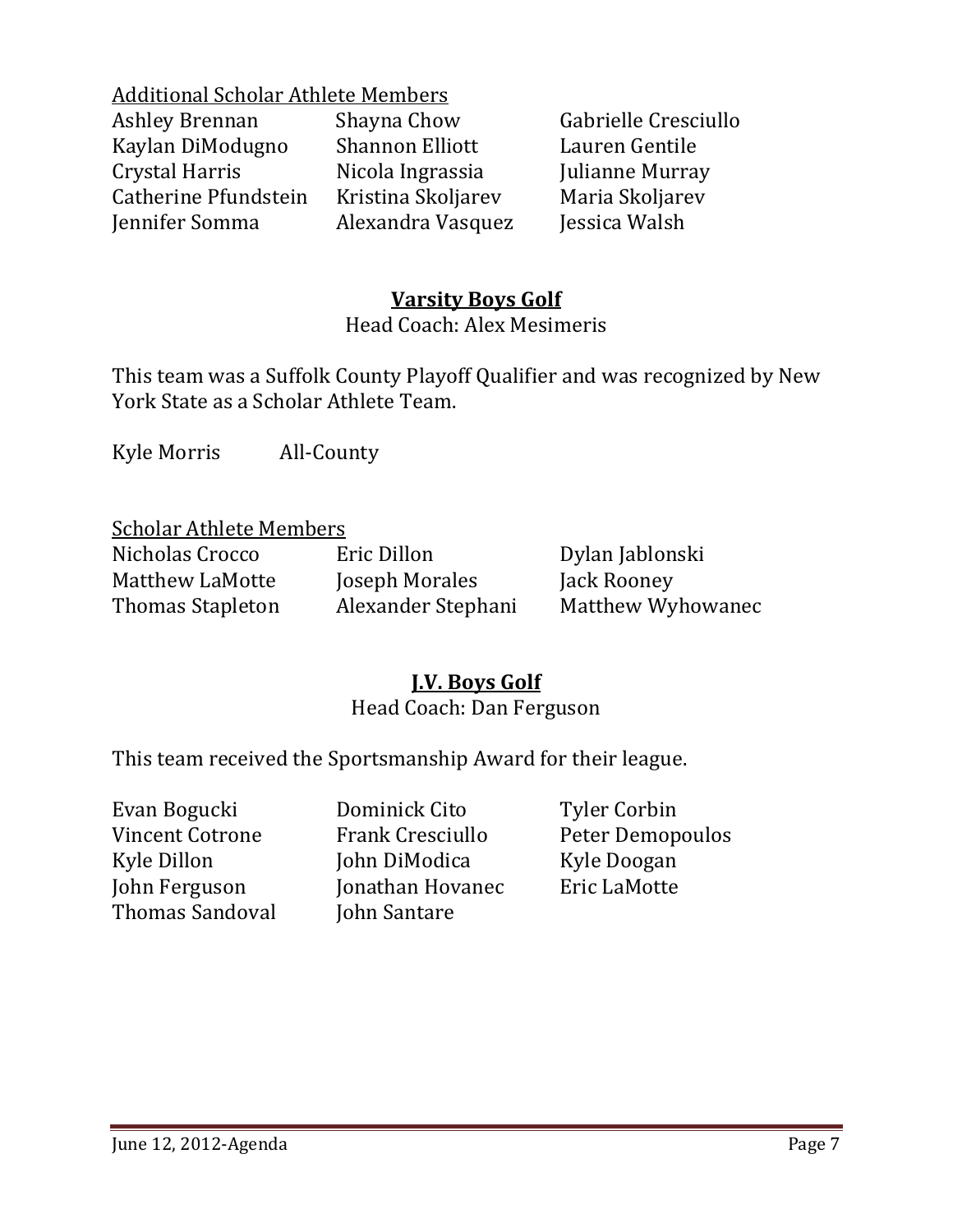# **Varsity Boys Tennis**

Head Coach: Anthony Tannacore

This team was recognized by New York State as a Scholar Athlete Team.

| Kevin Cochran           | All-League                    |
|-------------------------|-------------------------------|
| <b>Matthew Montanez</b> | All-League, Scholar Athlete   |
| Noah Roff               | All-League, Scholar Athlete   |
| Faran Nazir             | All-Division, Scholar Athlete |

### Additional Scholar Athlete Members

Colin Cartwright **Daniel Friend** Daniel Keller **Joseph McGarty Bryant Phan Travis Pisano** Cody Reutzel **Dayne Tavares** Tyler Treadwell

# **Varsity Boys Track**

Head Coach: Thomas Brouillard Assistant Coach: Nicholas Sepe

This team was recognized by New York State as a Scholar Athlete Team.

| Jihad Hameed   | All-League, Scholar Athlete |
|----------------|-----------------------------|
| Ismaldo Matias | All-League, Scholar Athlete |

## Additional Scholar Athlete Members

Henry Aguinada Adam Ahmed Ahad Arshad Sean Dudley Steven Eareckson Stephen Henry Logan Hewlette Sebastien Leonard Brandon Lynch Kiani Marcellus John Pfundstein Victor Piccini-Ventura Nicholas Punzi **Andrew Schaefer** Sean Schultz Tyler Teng **Kevin Xie**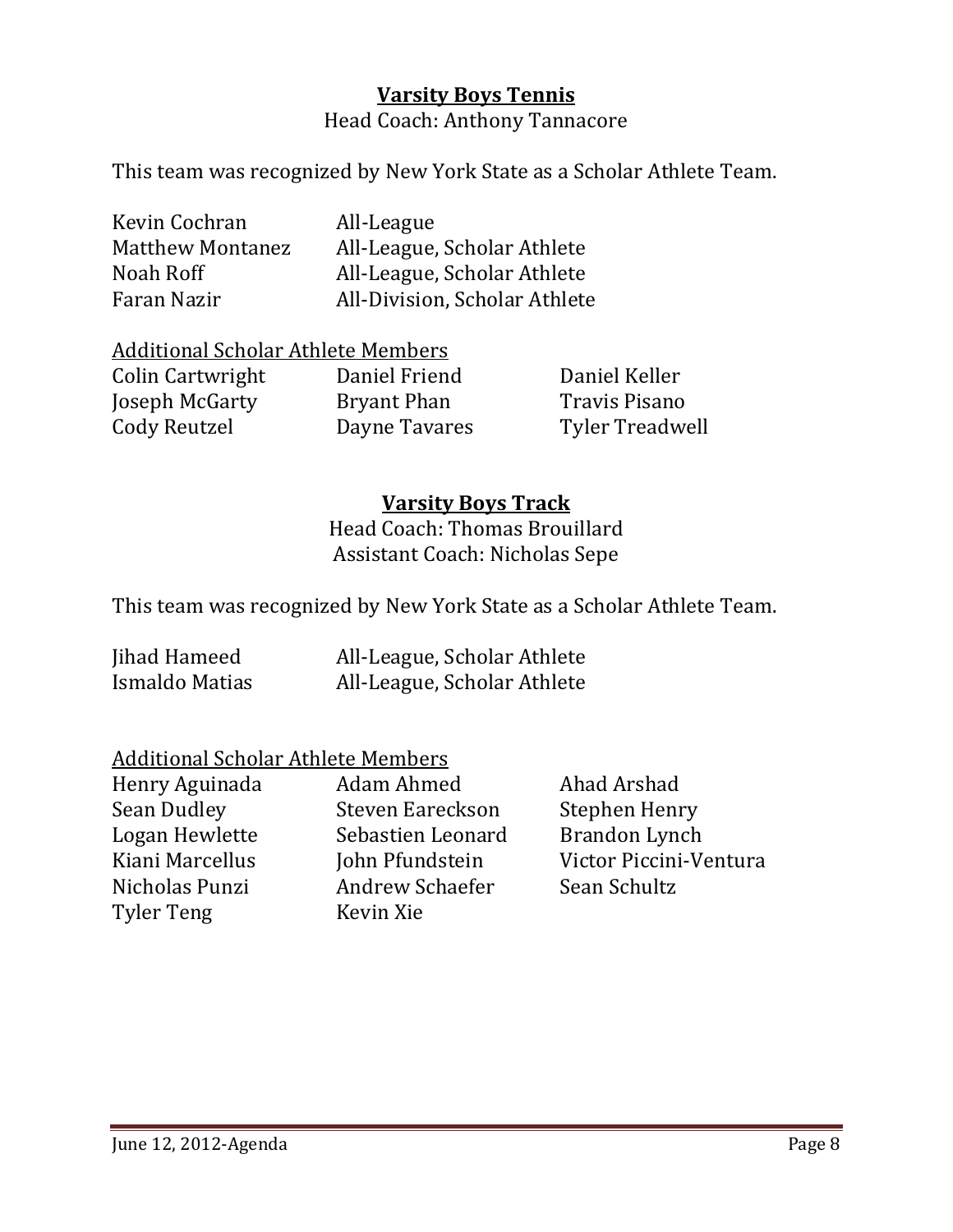# **Varsity Girls Track**

Head Coach: Iim Petti Assistant Coach: Kevin Marner

This team was recognized by New York State as a Scholar Athlete Team.

| Totianyu Guadalupe  | All-League                  |
|---------------------|-----------------------------|
| Amanda Khare        | All-League, Scholar Athlete |
| <b>Ginger Valle</b> | All-League, Scholar Athlete |

### **Additional Scholar Athlete Members**

| Jannine Amore        | Lee Asia Dawson   | Gina DePietto            |
|----------------------|-------------------|--------------------------|
| <b>Caitlin Drake</b> | Riahna Edwards    | Jessica Gormandy         |
| <b>Shelby Graves</b> | Autumn Highsmith  | Lenai Jefferson          |
| Allison Khare        | Sandra Popa       | Melissa Spindler         |
| Nicole Spoelstra     | Victoria Trovato  | <b>Tyrane Williamson</b> |
| Brianna Wright       | Daniela Zabbatino |                          |

# V. **NEW BUSINESS:**

# **1. TERMS AND CONDITIONS FOR NYSED APPR GUIDANCE DOCUMENT**

 *Recommend that the Board of Education approve the following resolution:*

**RESOLVED, that the terms and conditions as specified in the** NYSED APPR guidance document, plan and certification document have been met.

IT IS FURTHER RESOLVED, that the President of the Board of Education is authorized to sign said document.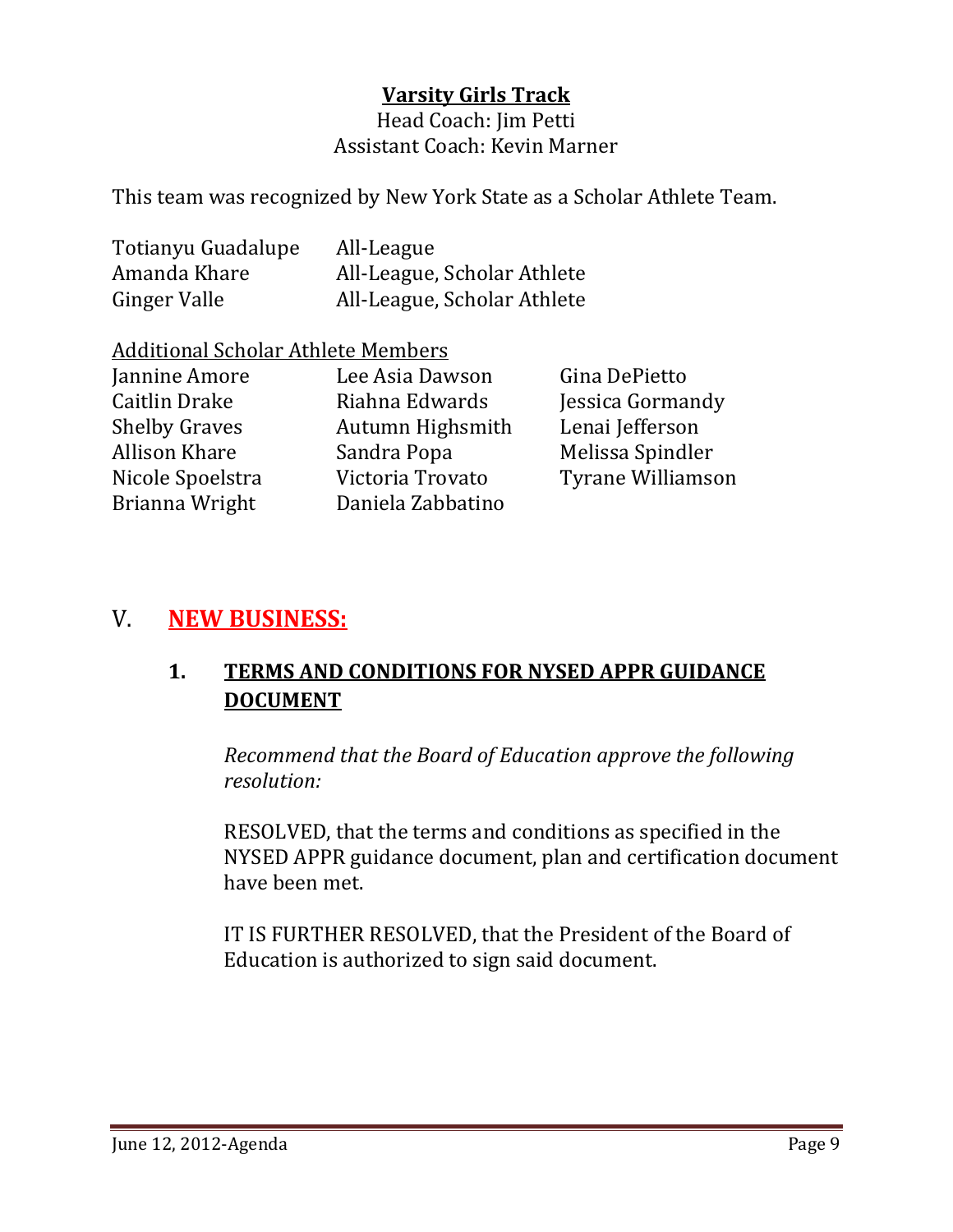# **2. INCREASE IN SCHOOL LUNCH PRICES FOR 2012‐2013**

 *Recommend that the Board of Education approve the following resolution:*

RESOLVED, in order to comply with federal requirements, the costs for school lunches shall be increased for the 2012-2013 school year as follows:

> High School & Robert Frost: \$1.85 May Moore, JQA and JFK: \$1.60

# **3. DISPOSAL OF MATH/HISTORY TEXTBOOKS AT HIGH SCHOOL**

 *Recommend that the Board of Education approve the following resolution:*

RESOLVED, that the Board of Education approve the disposal of various obsolete math and history textbooks at the High School (lists attached in file).

# 4. **DONATION TO ABRAHAM LINCOLN SCHOOL FROM THE ALPFC**

 *Recommend that the Board of Education approve the following resolution:*

**RESOLVED, that the Board of Education accepts \$3,790.00 from** the Abraham Lincoln PFC for the purchase of ten iPADS.

# 5. **SECOND READING & APPROVAL OF POLICIES LISTED BELOW**

 *Recommend that the Board of Education approve the following resolution:*

RESOLVED, that these policies shall be included as accepted and adopted by the Board of Education and placed in the Policy Manual.

#0100 – Equal Opportunity & Non-Discrimination #0100-R – Equal Opportunity & Non-Discrimination Regulation #0115 - Student Harassment & Bullying Prevention & Intervention #0115-R – Student Harassment & Bullying Prevention & Intervention Reg.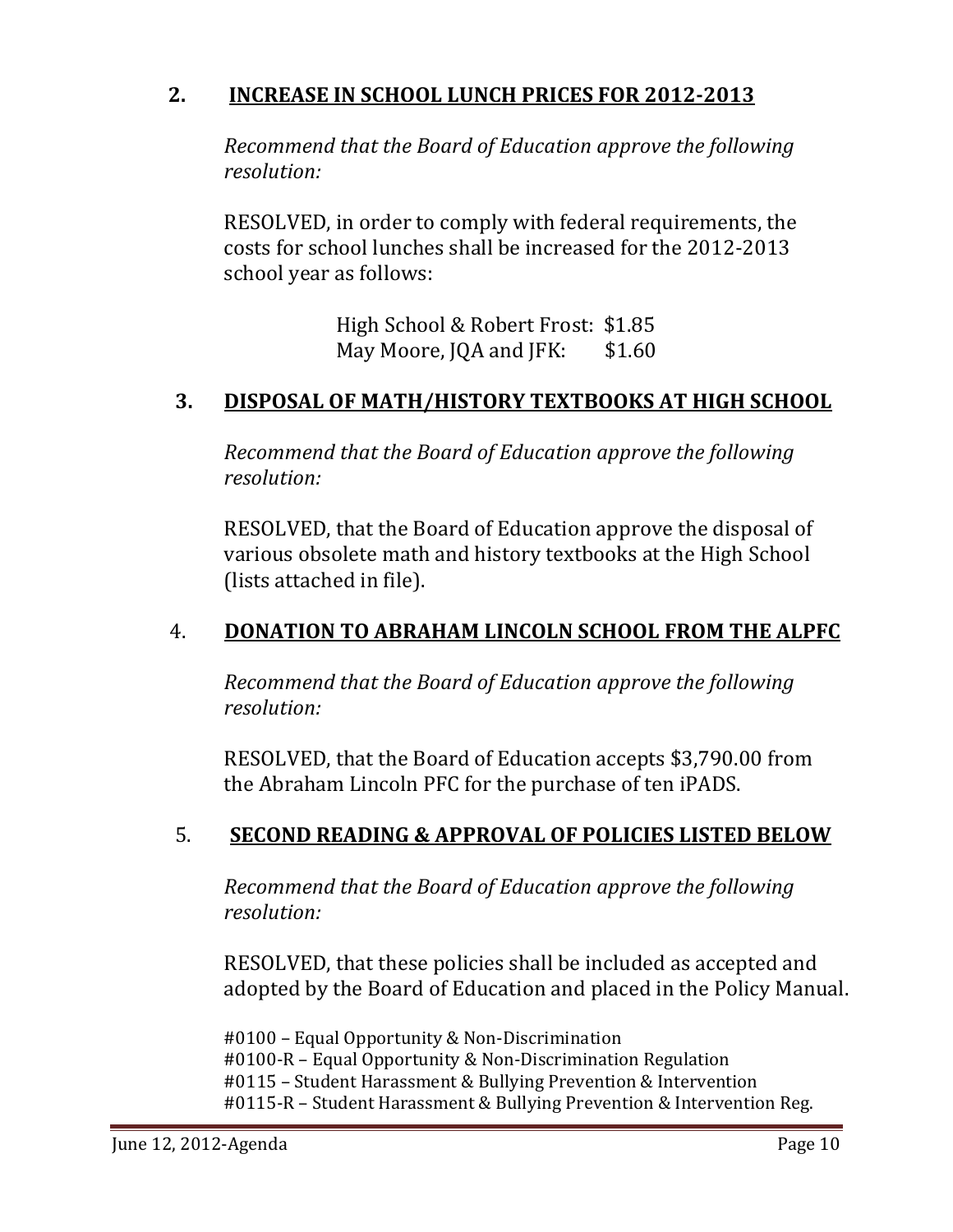#0115-E – Harassment and/or Bullying Complaint Form #5300.10 – Code of Conduct Definitions #5300.15 - Code of Conduct Students Rights & Responsibilities #5300.20 - Code of Conduct - Essential Partners #5300.30 - Code of Conduct - Prohibited Student Conduct #5300.70 - Code of Conduct - Public Conduct on School Property #5300.75 - Code of Conduct - Dissemination & Review of Code of Conduct

# 6. **DATE FOR REORGANIZATION MEETING**

 *Recommend that the Board of Education approve the following resolution:*

RESOVLED, that the date for the Reorganization meeting will be on Friday, July 6 at 7:30 p.m. in the Administration Office.

# 7. **2012‐2013 BOARD OF EDUCATION MEETING CALENDAR**

 *Recommend that the Board of Education approve the following resolution:*

RESOLVED, that the Board of Education approves the Board of Education meetings calendar for the 2012-2013 school year. (attached in file).

# VI. **APPROVAL OF SCHEDULES**

*Recommend that the Board of Education approve the following schedules collectively:* 

 **NON‐INSTRUCTIONAL**

## **SCHEDULE ‐‐ NNPS ‐‐PER DIEM SUBSTITUTES (Non‐Instructional)**

## **Christina Agnew**

District Wide Position: Substitute Clerical Salary/Step: \$10/hr Effective Date(s):  $6/6/2012$ 

## **Jean Fitzpatrick**

District Wide Position: Substitute Clerical Salary/Step: \$10/hr Effective Date(s):  $6/6/2012$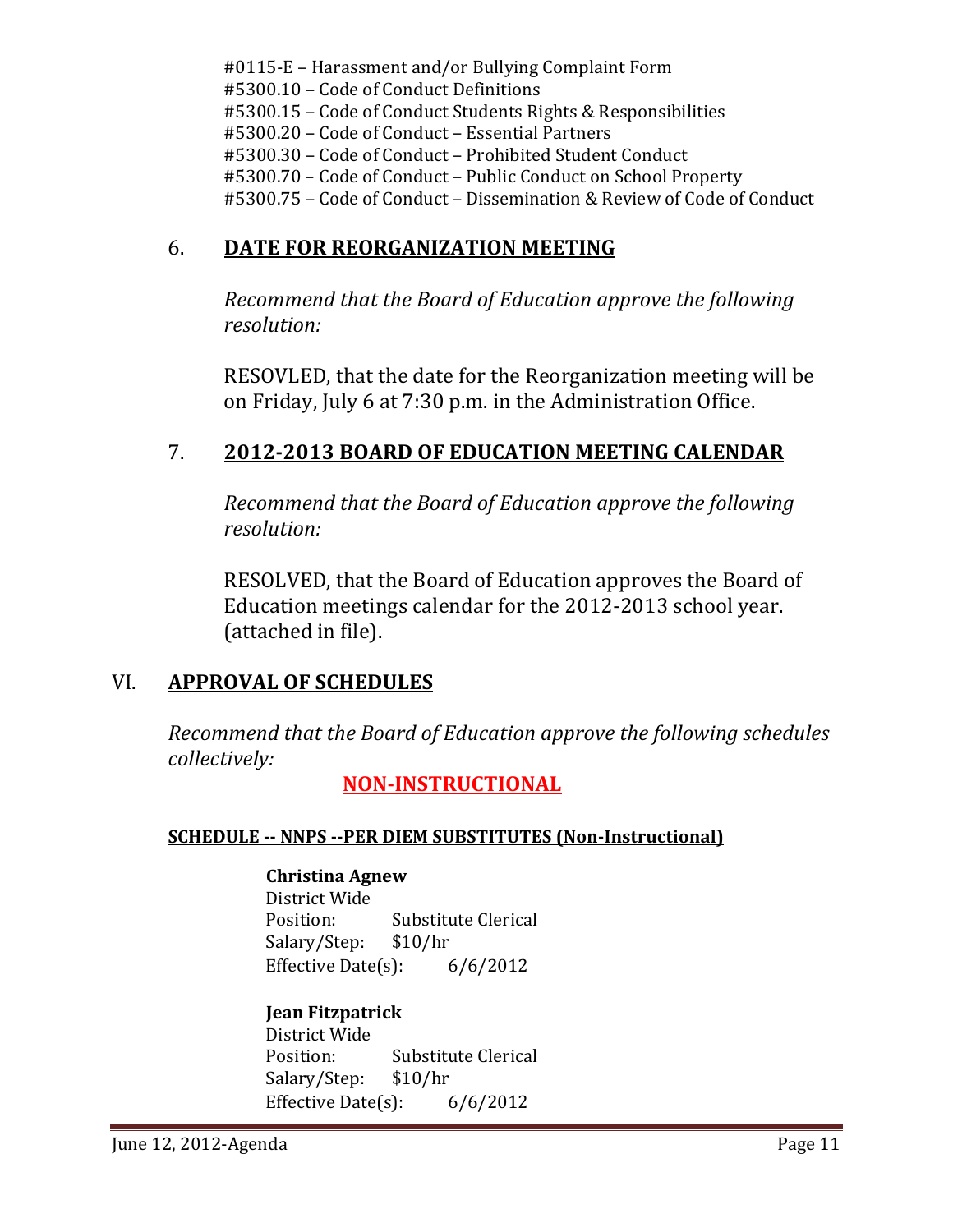#### **Denise Mastrangelo**

District Wide Position: Substitute Clerical Salary/Step: \$10/hr Effective Date(s):  $6/4/2012$ 

### **Michele McHugh‐Chiappone**

District Wide Position: Substitute Clerical Salary/Step: \$10/hr Effective Date(s):  $6/6/2012$ 

### **SCHEDULE ‐‐ OO ‐‐RESIGNATIONS / RETIREMENTS / REMOVALS / TERMINATIONS (Non‐ Instructional)**

#### **Michelle Biancoviso**

District Wide Position: Substitute Non-Instructional Aide Salary/Step: Effective Date(s):  $6/30/2012$ Resignation. No outstanding obligation to the district.

### **Kathleen Lyons**

District Wide Position: Substitute Nurse Salary/Step: Effective Date(s):  $6/23/2012$ Resignation. No outstanding obligation to the District.

#### **SCHEDULE ‐‐ QQ ‐‐LEAVES OF ABSENCE (Non‐Instructional)**

#### **Ruth McKie**

 Transportation Position: Bus Driver Salary/Step: Effective Date(s):  $5/15/2012 - 5/29/2012$ Unpaid FMLA. ALSO  $6/5/12$  &  $6/6/12$  as Unpaid FMLA

#### **Annette Perkowski**

 Abraham Lincoln School Position: School Nurse Salary/Step: Effective Date(s):  $6/12/2012 - 6/22/2012$ Paid Medical LOA (FMLA)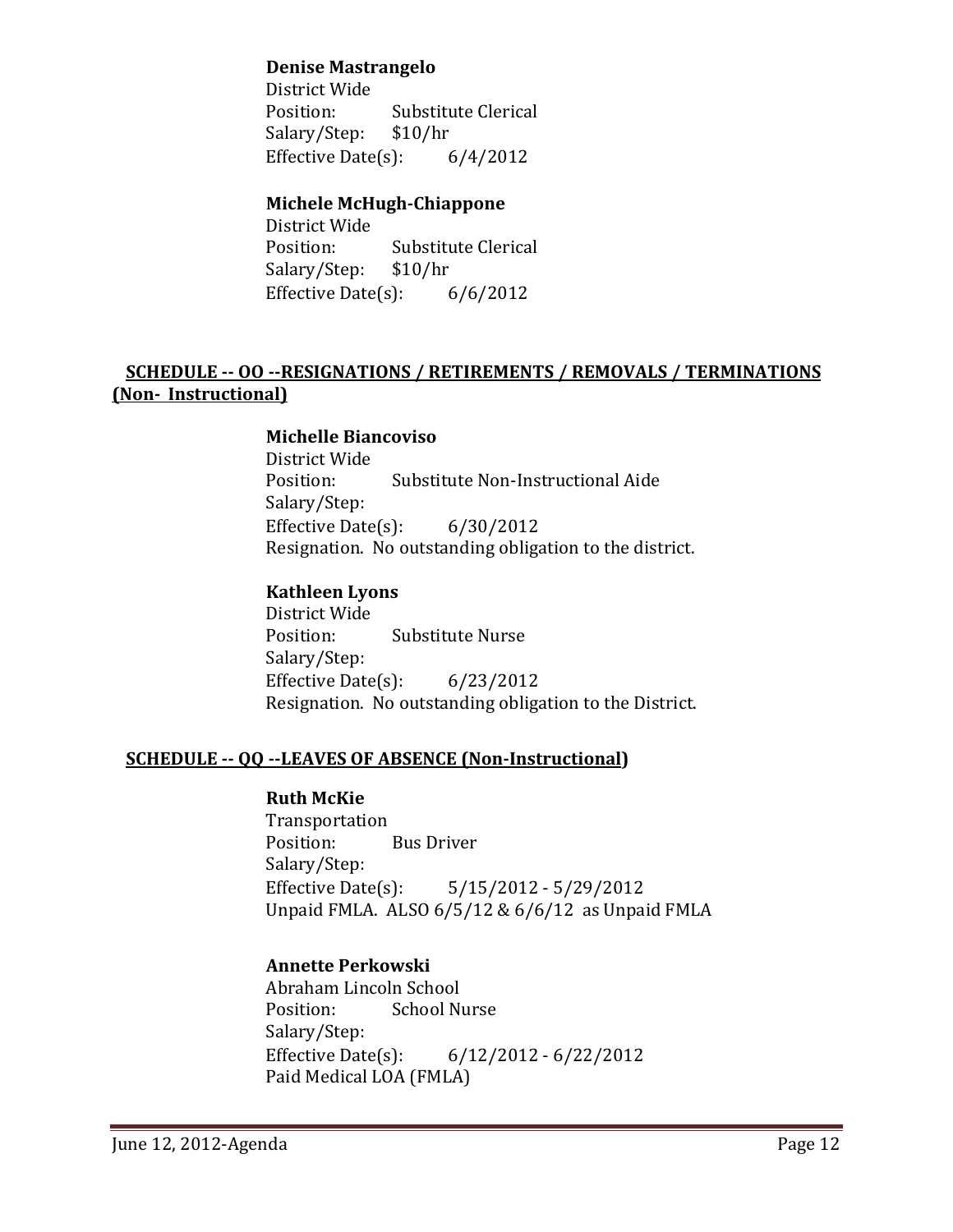### **Marie Racanelli**

John Quincy Adams School Position: Clerk Typist Salary/Step: Effective Date(s):  $5/14/2012 - 6/15/2012$ 5/14/12-5/18/12 Paid Medical LOA (FMLA) 5/19/12-6/15/12 Unpaid Remainder of FMLA

### **Dianne Schuster**

John Quincy Adams School Position: Cafeteria Aide Salary/Step: Effective Date(s):  $6/5/2012 - 6/22/2012$ 6/5/12-6/14/12 Paid Medical LOA (FMLA) 6/15/12-6/22/12 Unpaid Remainder of FMLA

#### **Greg Stengel**

John F Kennedy Intermediate School Position: Custodian Salary/Step: Effective Date(s):  $6/1/2012 - 6/28/2012$ Extension of unpaid medical leave (FMLA)

#### **SCHEDULE** -- TRN --TRANSFERS (Non-Instructional)

#### **John Paul Bruni**

Deer Park High School Position: Custodial Aide Salary/Step: No Change Effective Date(s):  $5/14/2012$ Transfer from Float to HS. Continue on night shift.

#### **Richard Mongelli**

 Abraham Lincoln School Position: Custodian Salary/Step:  $$54,014$  Step 10 Effective Date(s):  $5/14/2012$ Transfer from HS to AL. Switch from night to split shift. Salary prorated to \$9,764 (decrease of \$162)

#### **Richard Sevon**

John F Kennedy Intermediate School Position: Custodian Salary/Step: No Change Effective Date(s):  $5/14/2012$ Transfer from AL to JFK. Continue on split shift.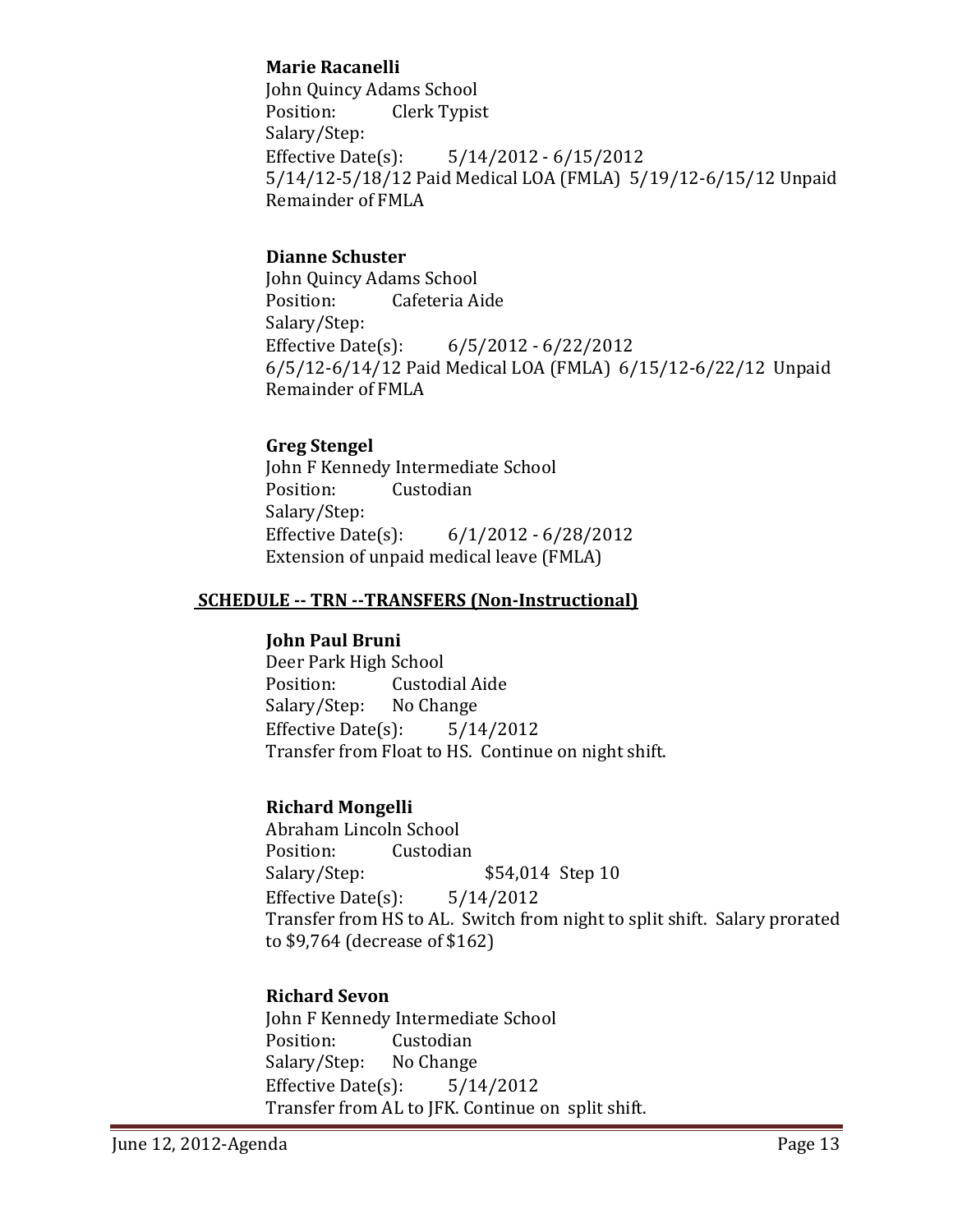## **INSTRUCTIONAL**

#### **SCHEDULE ‐‐ NAS ‐‐ADMINSTRATIVE / SUPERVISORY APPOINTMENTS (Instructional)**

#### **Christina Jaskowiak**

Deer Park High School Position: Secondary Summer School Supervisor Salary/Step: \$5,670.05 Effective Date(s):  $\frac{7}{9}/2012 - \frac{8}{17}/2012$ 

#### **SCHEDULE ‐‐ NPS ‐‐PER DIEM SUBSTITUTES (Instructional)**

#### **Stefanie Gelo**

District Wide Position: Per-Diem Substitute Teacher Salary/Step: \$100/day Effective Date(s):  $5/30/2012$ Certifications: Special Ed & Elementary B-6

#### **Jacqueline Read**

District Wide Position: Per-Diem Substitute Teacher Salary/Step: \$100/day Effective Date(s):  $5/30/2012$ Certification: Elementary 1-6

#### **SCHEDULE ‐‐ NS ‐‐REGULAR SUBSTITUTES (Instructional)**

#### **Scott Anderson**

Robert Frost Middle School Position: Permanent Substitute Teacher Salary/Step: \$115/day Effective Date(s):  $6/1/2012 - 6/22/2012$ 

#### **Brian Brinskelle**

Robert Frost Middle School Position: Permanent Substitute Teacher Salary/Step: \$115/day Effective Date(s):  $6/1/2012 - 6/22/2012$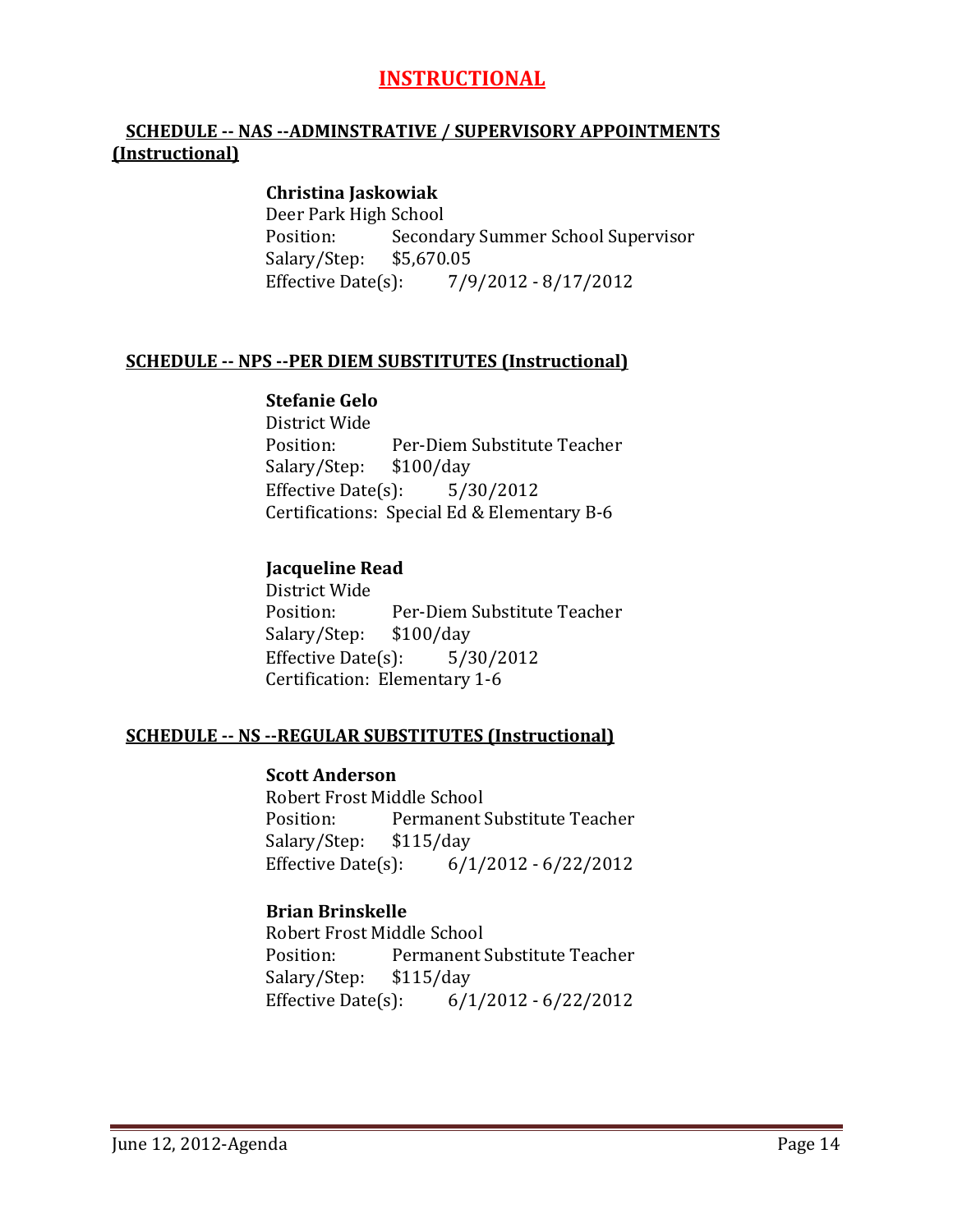### **Tamara Chyi**

Robert Frost Middle School Position: Permanent Substitute Teacher Salary/Step: \$115/day Effective Date(s):  $6/1/2012 - 6/22/2012$ 

#### **Sean Clark**

Robert Frost Middle School Position: Permanent Substitute Teacher Salary/Step: \$115/day Effective Date(s):  $6/1/2012 - 6/22/2012$ 

#### **Robert Franco**

Deer Park High School Position: Permanent Substitute Teacher Salary/Step: \$115/day Effective Date(s):  $6/1/2012 - 6/22/2012$ 

### **Melissa Fulgenzi**

May Moore School Position: Permanent Substitute Teacher Salary/Step: \$115/day Effective Date(s):  $6/1/2012 - 6/22/2012$ Perm Sub appointment on a rotating schedule

#### **Laura Gordon**

Deer Park High School Position: Permanent Substitute Teacher Salary/Step: \$115/day Effective Date(s):  $6/1/2012 - 6/22/2012$ 

### **Vanessa Graves**

 Abraham Lincoln School Position: Permanent Substitute Teacher Salary/Step: \$115/day Effective Date(s):  $6/1/2012 - 6/22/2012$ 

### **Jessica Howell**

 John Quincy Adams School Position: Permanent Substitute Teacher Salary/Step: \$115/day Effective Date(s):  $6/1/2012 - 6/22/2012$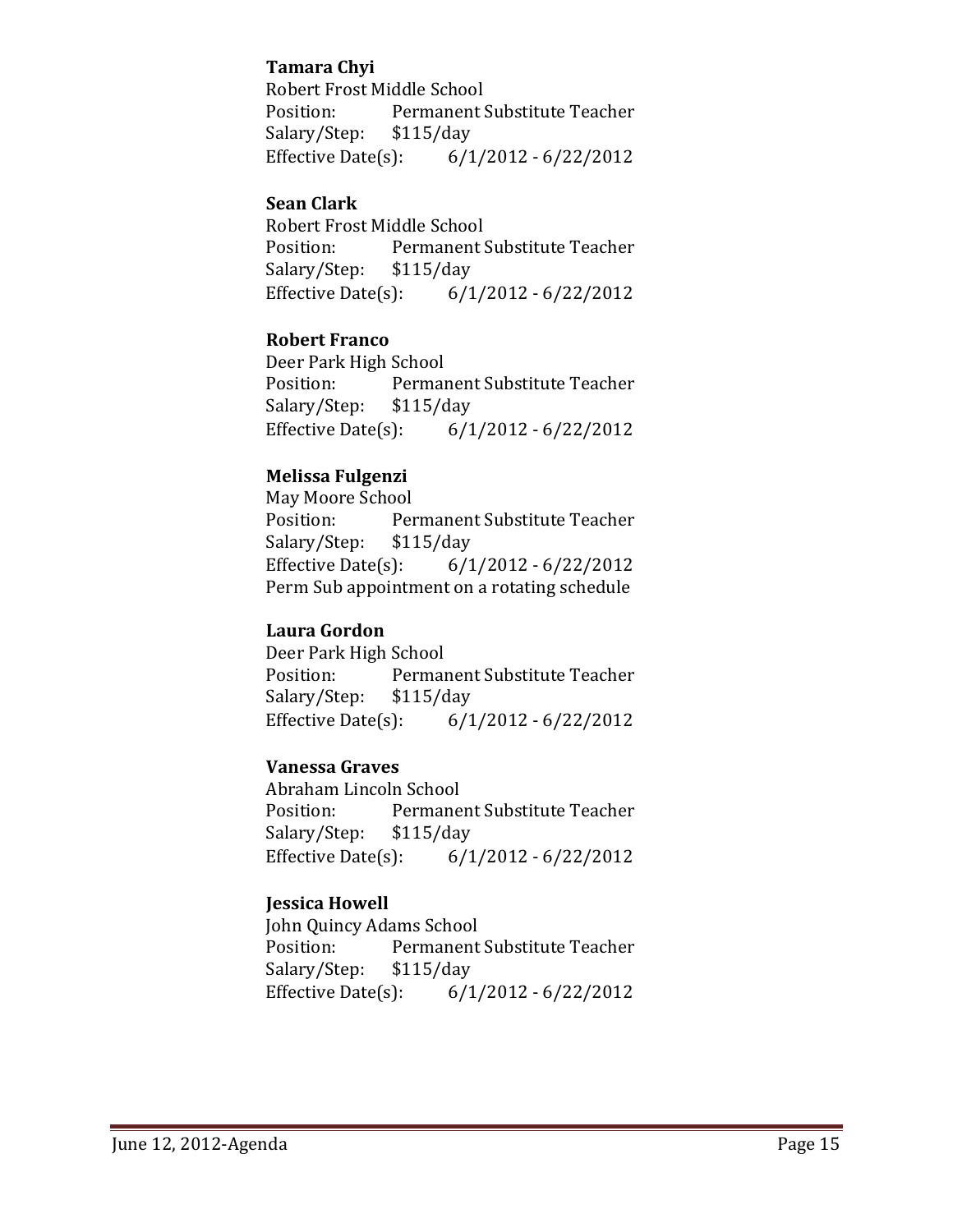#### **Lisa Meyer**

John Quincy Adams School Position: Permanent Substitute Teacher Salary/Step: \$115/day Effective Date(s):  $6/1/2012 - 6/22/2012$ Perm Sub appointment on a rotating schedule

#### **Christina O'Hara**

Robert Frost Middle School Position: Pemanent Substitute Teacher Salary/Step: \$115/day Effective Date(s):  $6/1/2012 - 6/22/2012$ 

#### **Christina Pellechia**

John F Kennedy Intermediate School Position: Permanent Substitute Teacher Salary/Step: \$115/day Effective Date(s):  $6/1/2012 - 6/22/2012$ 

#### **Karyn Phelan**

May Moore School Position: Permanent Substitute Teacher Salary/Step: \$115/day Effective Date(s):  $6/1/2012 - 6/22/2012$ Perm Sub appointment on a rotating schedule

#### **Tyler Ray**

Robert Frost Middle School Position: Permanent Substitute Teacher Salary/Step: \$115/day Effective Date(s):  $6/1/2012 - 6/22/2012$ 

### **Elizabeth Schmitt**

Deer Park High School Position: Permanent Substitute Teacher Salary/Step: \$115/day Effective Date(s):  $6/1/2012 - 6/22/2012$ 

### **Joseph Sinisgalli**

Robert Frost Middle School Position: Permanent Substitute Teacher Salary/Step: \$115/day Effective Date(s):  $6/1/2012 - 6/22/2012$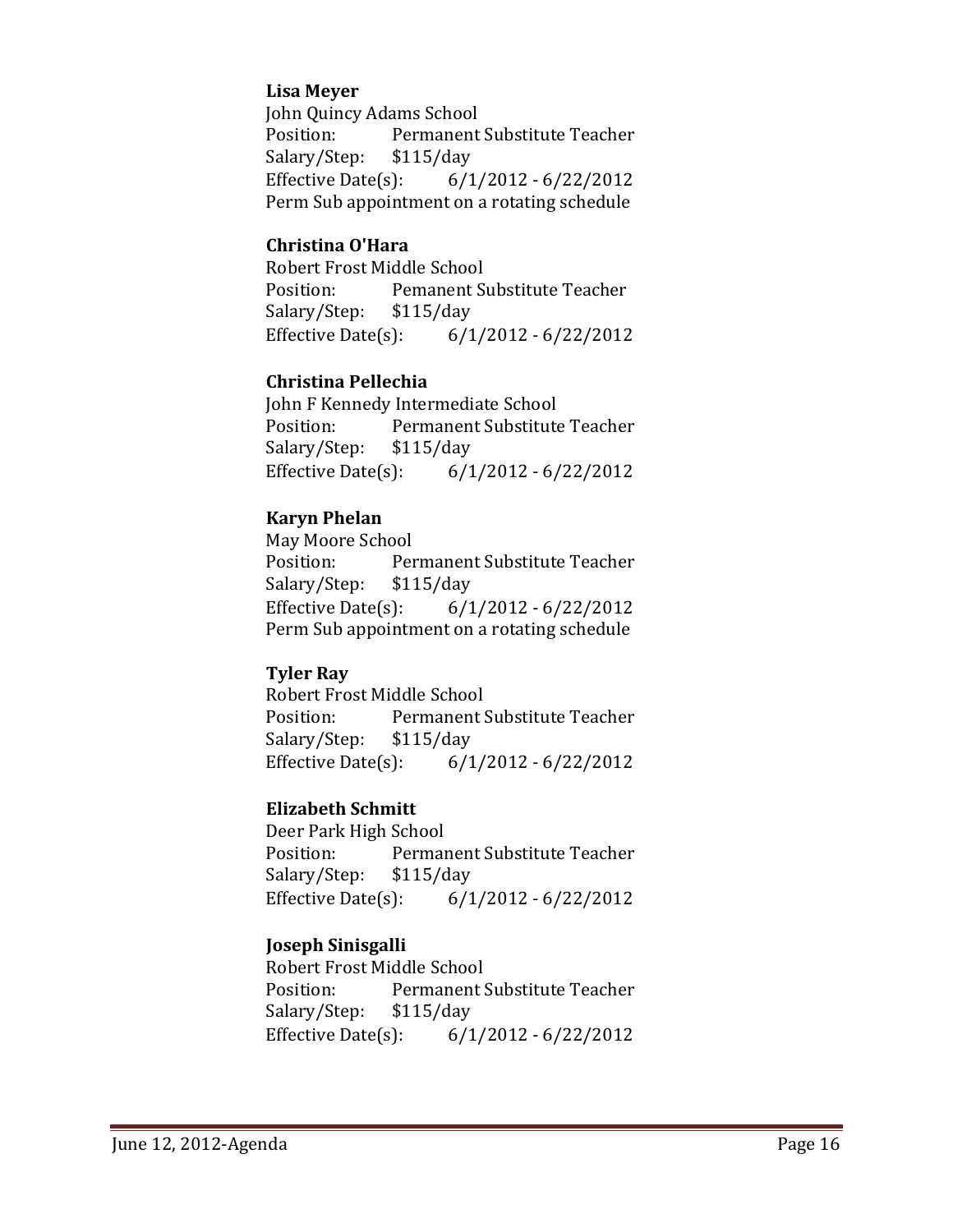### **Sharon Stamile**

Deer Park High School Position: Permanent Substitute Teacher Salary/Step: \$115/day Effective Date(s):  $6/1/2012 - 6/22/2012$ 

#### **Nicole Swartout**

John F Kennedy Intermediate School Position: Permanent Substitute Teacher Salary/Step: \$115/day Effective Date(s):  $6/1/2012 - 6/22/2012$ 

#### **Patricia Vachula**

John Quincy Adams School Position: Permanent Substitute Teacher Salary/Step: \$115/day Effective Date(s):  $6/1/2012 - 6/22/2012$ Perm Sub appointment on a rotating schedule

#### **SCHEDULE ‐‐ Q ‐‐LEAVES OF ABSENCE (Instructional)**

#### **Laurie Blank**

John Quincy Adams School Position: Elementary Teacher Salary/Step: Effective Date(s):  $5/14/2012 - 6/22/2012$ Paid Medical LOA (FMLA)

#### **Michelle Franco**

May Moore School Position: Special Education Teacher Salary/Step: Effective Date(s):  $5/26/2012 - 6/30/2012$ Extension of Maternity Leave of Absence - FMLA (paid)

#### **Melissa Jara**

May Moore School Position: Permanent Substitute Teacher Salary/Step: Effective Date(s):  $4/3/2012 - 6/15/2012$ CHANGE of unpaid Maternity Sick LOA (FMLA)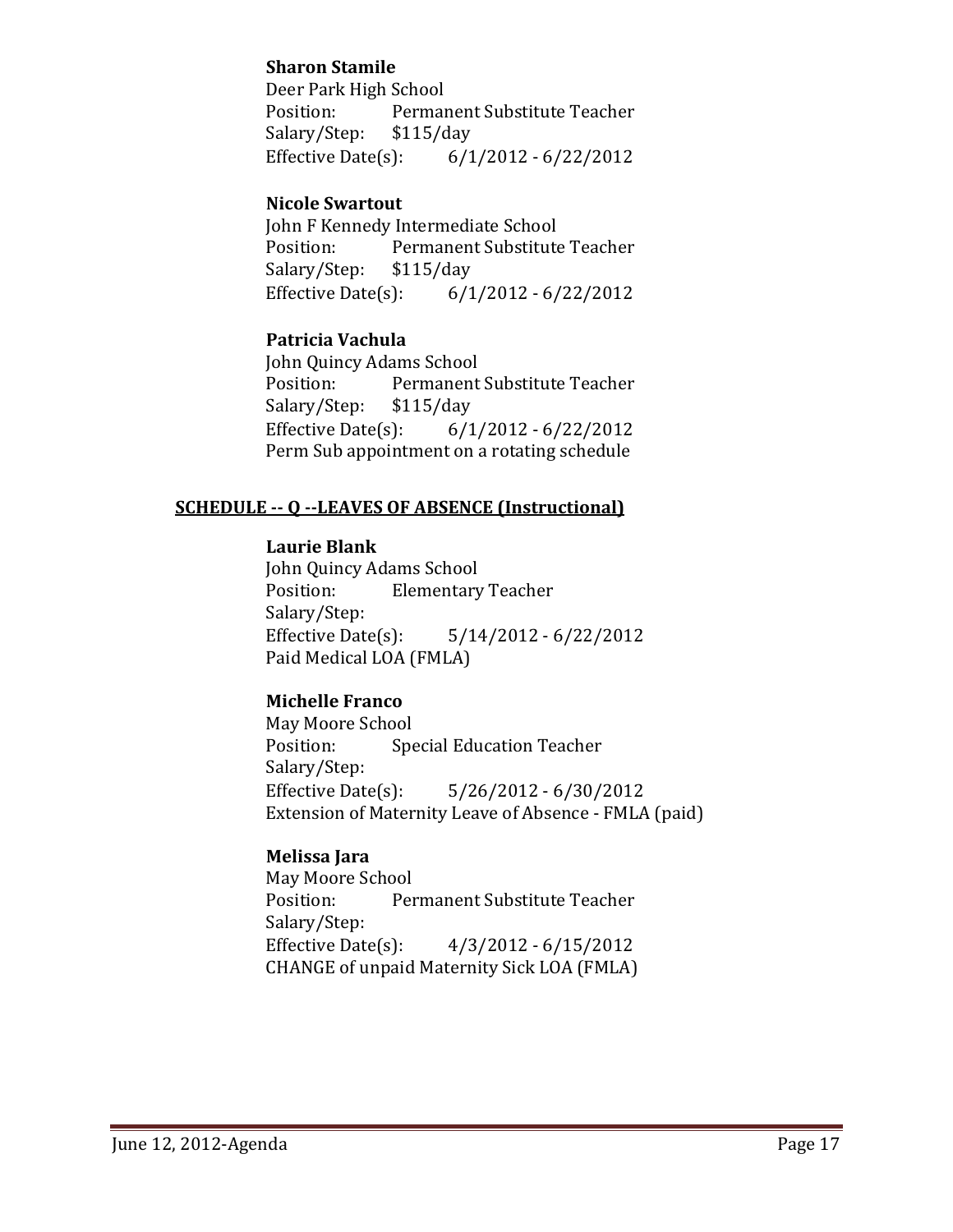### **Cindy Jewell**

Robert Frost Middle School Position: Math Teacher Salary/Step: Effective Date(s):  $4/16/2012 - 6/12/2012$ CHANGE of DATES for paid medical LOA (RETURNING EARLY)

### **Kristen Noblett**

May Moore School Position: Elementary Teacher Salary/Step: Effective Date(s):  $6/4/2012 - 6/22/2012$ Paid Medical Leaveof Absence (FMLA)

#### **Jodi Simet**

John F Kennedy Intermediate School Position: Elementary Leave Replacement Teacher Salary/Step: Effective Date(s):  $6/13/2012 - 6/22/2012$ Unpaid Child Rearing LOA

#### **SCHEDULE ‐‐ TR ‐‐TRANSFERS (Instructional)**

#### **Joseph Verdicchio**

John Quincy Adams School Position: Teaching Assistant Salary/Step: Effective Date(s):  $5/23/2012$ Transfer from RF to JQA

## **SCHEDULE 12/BP‐728‐ SCHEDULE OF BILLS PAYABLE**

| *WORKERS'                          |                      |           |                |
|------------------------------------|----------------------|-----------|----------------|
| COMP.                              | Daily Check Register | 5/21/2012 | \$5,170.00     |
| *WORKERS'                          |                      |           |                |
| COMP.                              | Daily Check Register | 5/21/2012 | \$9,876.26     |
| *WORKERS'                          |                      |           |                |
| COMP.                              | Daily Check Register | 5/21/2012 | \$35,306.00    |
| *WORKERS'                          |                      |           |                |
| COMP.                              | Daily Check Register | 5/22/2012 | \$9,448.10     |
| *TRUST &                           |                      |           |                |
| <b>AGENCY</b>                      | #11                  | 5/31/2012 | \$1,856,394.23 |
| *GENERAL FUND                      | #44                  | 5/31/2012 | \$178,049.15   |
| *SCHOOL LUNCH                      | #19                  | 6/5/2012  | \$475.74       |
| *FEDERAL FUND                      | #27                  | 6/5/2012  | \$7,386.87     |
| *GENERAL FUND                      | #47                  | 6/5/2012  | \$251,339.04   |
| <i><b>*T&amp;A SCHOLARSHIP</b></i> | #13                  | 6/30/2012 | \$28,025.00    |
|                                    |                      |           |                |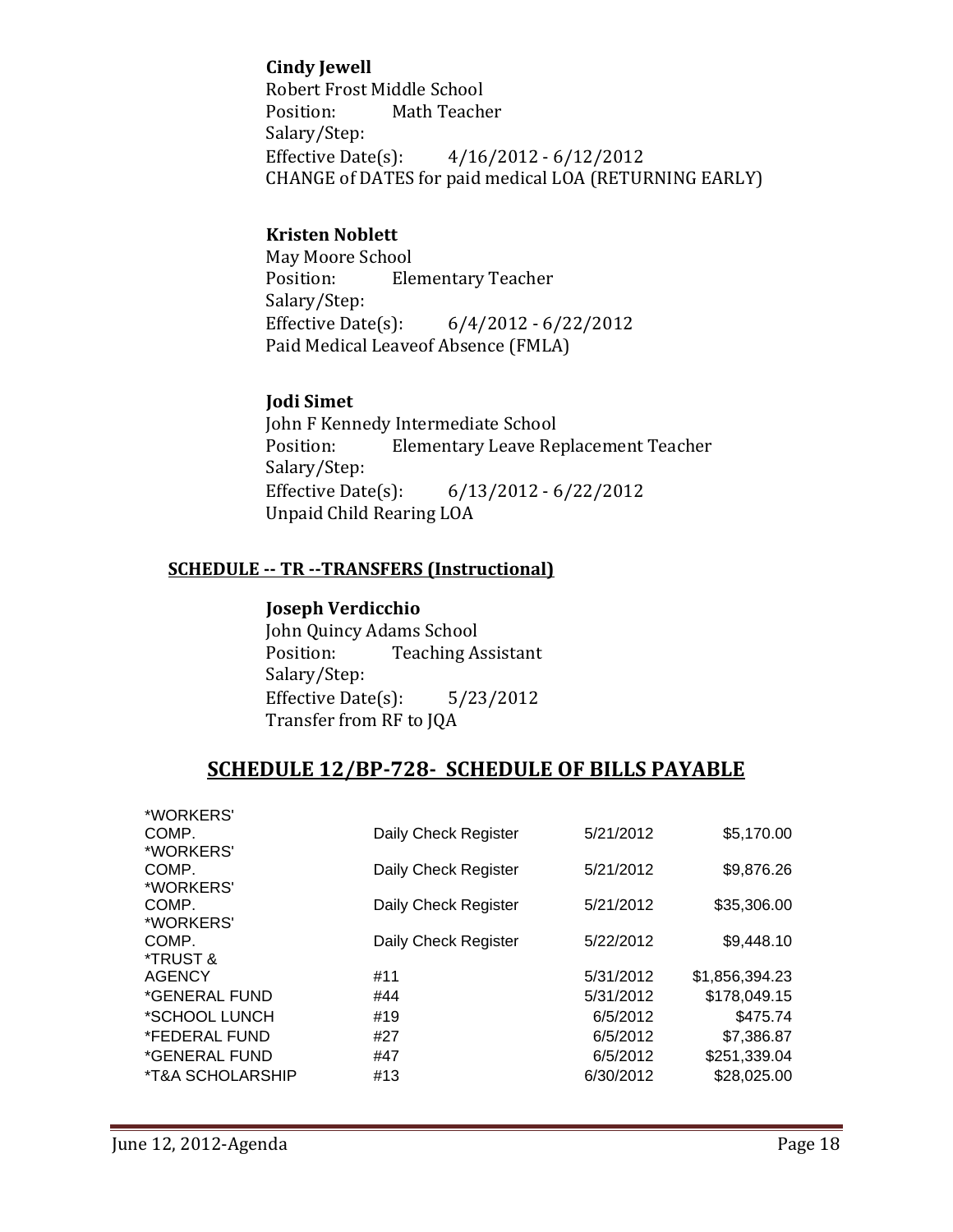# **SCHEDULE 12‐D‐009 – BID AWARD**

Bids for Bid # BDP12-009 Athletic Uniforms were received and opened at 11:00 am on May 31, 2012.

Bids were advertised in Newsday. Forms and specifications were processed in accordance with Section 103 of the General Municipal Law and bids were solicited from vendors on the standard bid list of the District as well as on the Long Island Bid System at www.LongIslandBidSystem.com.

Bids were received from the following vendors:

| Hatworld Inc., DBA Anaconda Sports | <b>Pyramid School Products</b> | South Shore Outdoor        |
|------------------------------------|--------------------------------|----------------------------|
| Massapequa Soccer Shop             | Riddell/All American           | <b>Triple Crown Sports</b> |
| Port Jefferson Sports              |                                |                            |

Present at bid opening: Lauren von Ende, Purchasing Agent and Concetta Bertelle, Recorder. There were no vendors in attendance.

It is recommended that the bid be awarded to the following vendor(s) as the lowest responsible bidder(s) meeting specifications (attachment in file):

| <b>Port Jefferson Sports</b> | Items 1-4 |
|------------------------------|-----------|
| <b>South Shore Outdoor</b>   | Items 5-6 |

# **SCHEDULE R12‐D‐003 ‐ RFP AWARD**

Proposals for RFP # RDP12-003 Claims Auditor were received at 11:00 am on March 23, 2012.

Proposals were advertised in Newsday. Forms and specifications were processed in accordance with Section 103 of the General Municipal Law and proposals were solicited from vendors on the standard proposal list of the District as well as on the Long Island Bid System at www.LongIslandBidSystem.com.

Proposals were received from the following vendors:

| Cerini & Associates LLP                        | \$22,600.00 |
|------------------------------------------------|-------------|
| John F. Dennehy Jr.                            | \$31,500.00 |
| <b>Emkay Consulting LLC</b>                    | \$15,300.00 |
| <b>Madison-Davis Professional Services LLC</b> | \$24,000.00 |

Proposals were received by Lauren von Ende, Purchasing Agent and recorded by Concetta Bertelle, Clerk Typist.

It is recommended that the RFP be awarded to the following vendor as the lowest responsible proposer meeting specifications:

#### **Emkay Consulting LLC \$15,300.00**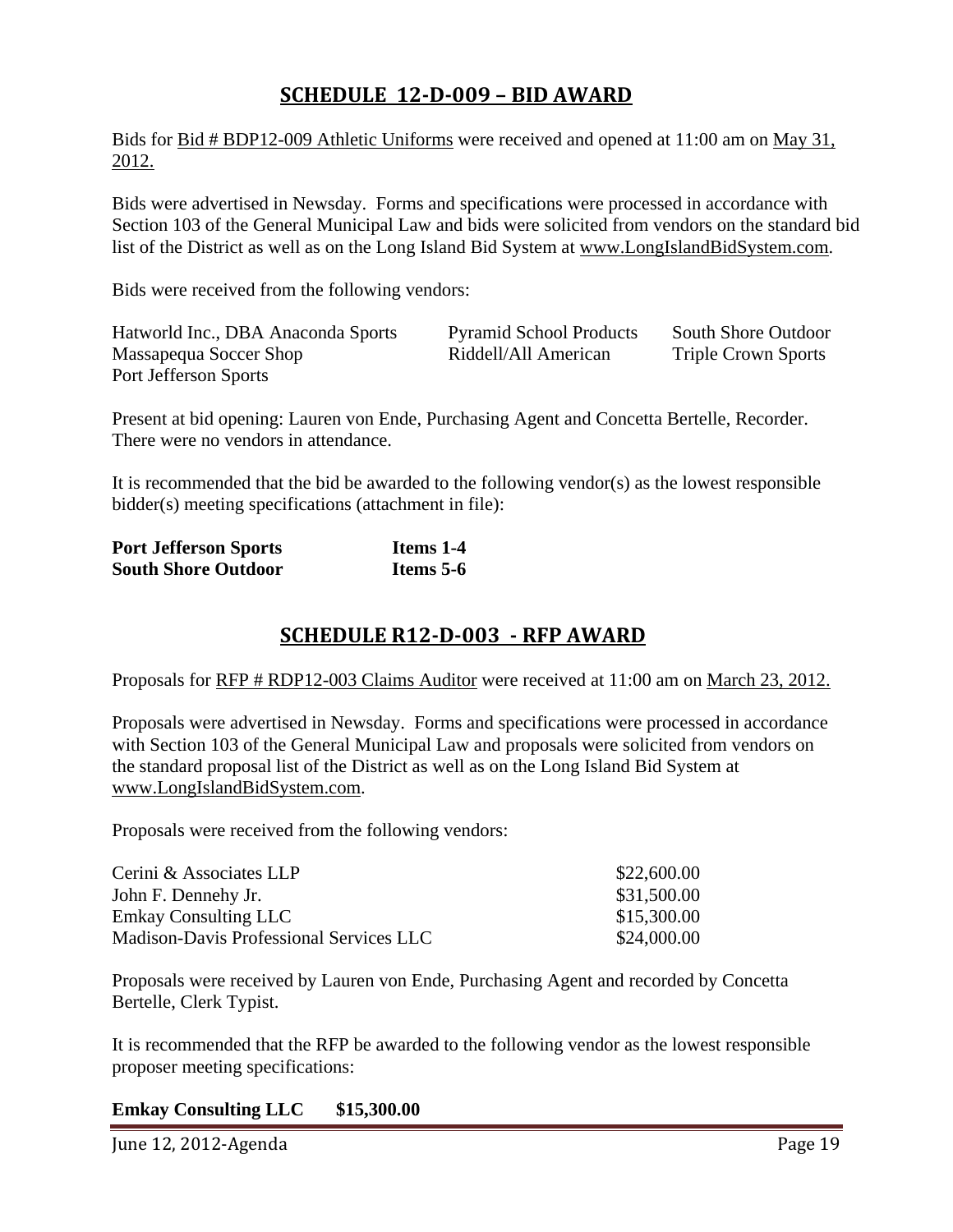## **BID BDP12‐012 – BID AWARD**

Bids for Bid # BDP12-012 Cesspool Cleaning and Tank Pumping – Maintenance, Service and Repair were received and opened at 11:00 am on June 6, 2012.

Bids were advertised in Newsday. Forms and specifications were processed in accordance with Section 103 of the General Municipal Law and bids were solicited from vendors on the standard bid list of the District as well as on the Long Island Bid System at www.LongIslandBidSystem.com.

Bids were received from the following vendors:

| Al Aparo Crane & Cesspool Service Inc. | <b>Busch Bros. Cesspool</b>      |
|----------------------------------------|----------------------------------|
| Fenley & Nicol Environmental, Inc.     | Go Green Environmental           |
| Antorino Sewer and Drain               | <b>Clear River Environmental</b> |
| F. Frank & Son Cesspool                | <b>Russell Reid Company</b>      |
| Tully Environmental Inc.               |                                  |

Present at bid opening: Lauren von Ende, Purchasing Agent; Margaret Jacobs, Recorder; and Kirk Gostkowski, Plant & Facilities Manager. Vendor attendance included representatives from the following companies:

| Antorino Sewer & Drain  |                             | Clear River Environmental Fenley & Nicol Environmental, Inc. |
|-------------------------|-----------------------------|--------------------------------------------------------------|
| Go Green Environmental  | <b>Busch Bros. Cesspool</b> | Environmental Services Inc.                                  |
| F. Frank & Son Cesspool | Tully Environmental Inc.    |                                                              |

It is recommended that the bid be awarded to the following vendor as the lowest responsible bidder meeting specifications:

F. Frank & Son Cesspool, at the following prices:

Sewage Service Clean Out 5-Gallon Drum Electrical Hourly Labor Hourly Rate for Parts Mark-Up Removal Call Grease Traps Sulfuric Acid Router Work for Add'l Work Backhoe w/Operator Over Cost \$0.11/ \$0 \$72.50 \$20.00 \$1.25/Foot \$38.00 \$125.00 0% gallon

## **SCHEDULE 12‐ F‐ 204 ‐ CONTRACT REPORT**

### **SCHEDULE 6·H**<sub>·</sub>**12 – HOME TEACHING (Reg & Spec. Ed**) – **(confidential)**

### **SCHEDULE 6‐S‐12 ‐ SPECIAL TRANSPORTATION (confidential)**

### **SCHEDULE 12‐SE‐6 ‐ COMMITTEE RECOMMENDATIONS (confidential)**